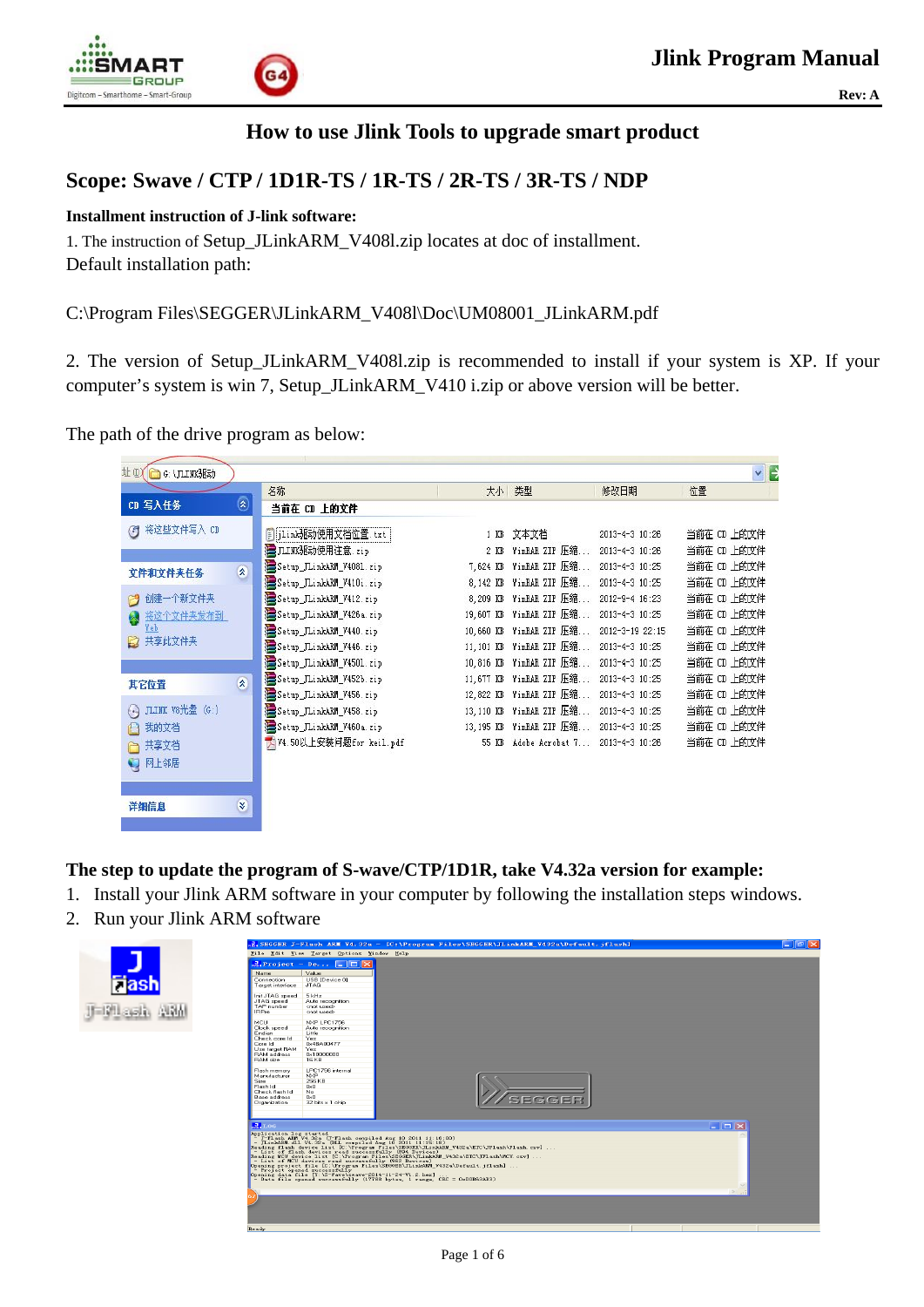



- 3. Jlink ARM software basic setting
- Click on the **Options** button
- Click on the **Project setting Button**



| Project settings                                                                                                   |                                                                                                                                                                                                                                                                                               |             |
|--------------------------------------------------------------------------------------------------------------------|-----------------------------------------------------------------------------------------------------------------------------------------------------------------------------------------------------------------------------------------------------------------------------------------------|-------------|
| General Target Interface CPU<br>j liv                                                                              | Flash   Production  <br>J-Flash-ARM is a software for J-Link ARM. It<br>requires a license, which can be obtained from<br>SEGGER (www.segger.com).<br>This software is capable of programming the flash<br>memory of several ARM micros, as well as<br>external Flash connected to ARM cores. |             |
|                                                                                                                    | Connection to J-Link<br>Device 0<br>$C$ USB<br>$C$ USB SN<br>Select<br>$C$ $ICP/IP$                                                                                                                                                                                                           |             |
| User interface mode                                                                                                |                                                                                                                                                                                                                                                                                               |             |
| Engineering (More options, typically used for setup)<br>C Simplified (Less options, typically used for production) |                                                                                                                                                                                                                                                                                               |             |
|                                                                                                                    | 确定                                                                                                                                                                                                                                                                                            | 取消<br>应用(A) |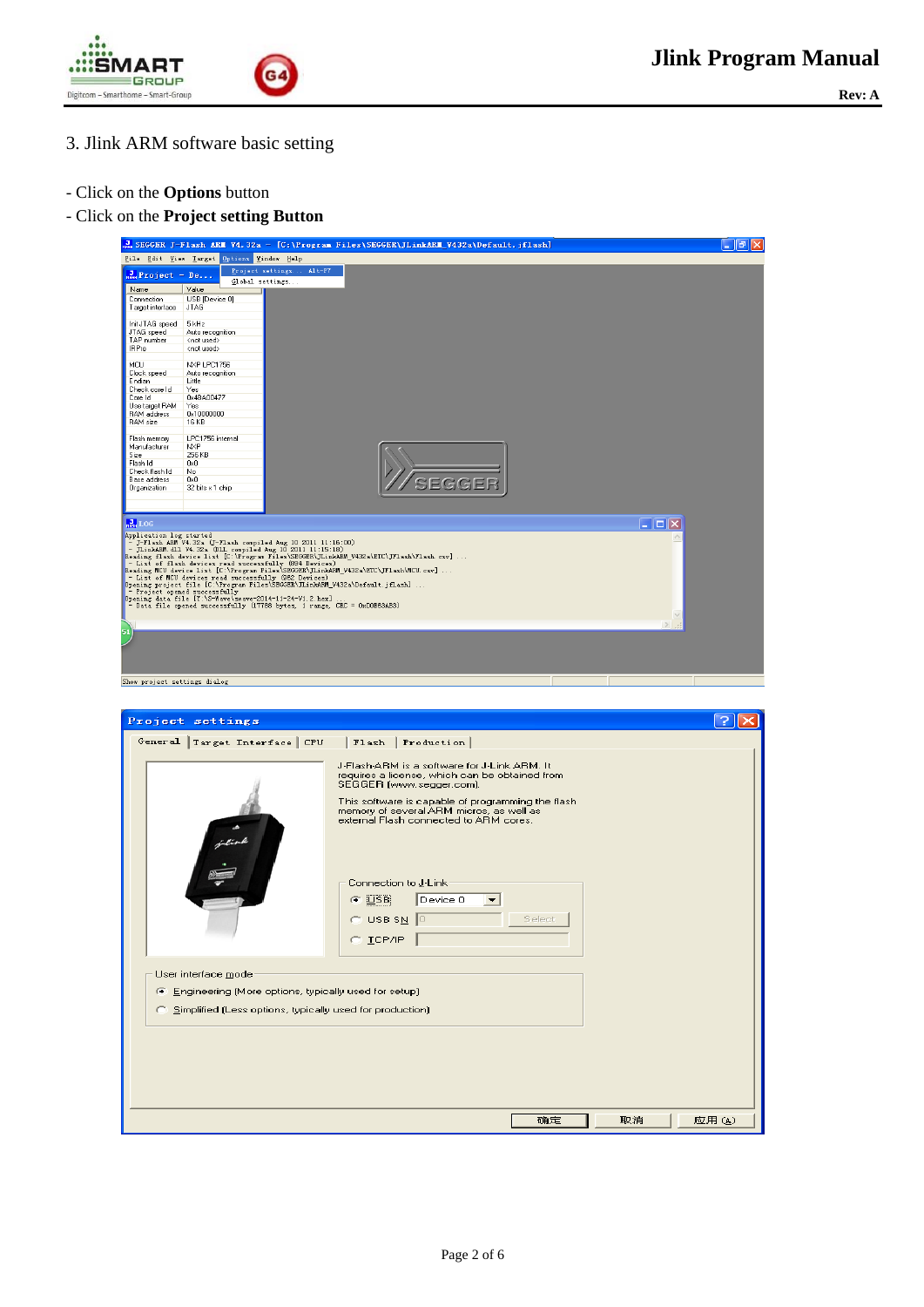



- Click on the **Target Interface** button
- Setting the JTAG and SWD as below and save it

| Project settings                                                                                              |       |
|---------------------------------------------------------------------------------------------------------------|-------|
| General Target Interface CPU<br>  Flash   Production                                                          |       |
| <b>JTAG</b><br>↽                                                                                              |       |
| JTAG speed before init<br>JTAG speed after init                                                               |       |
| C Auto selection<br>C Auto selection                                                                          |       |
| Adaptive clocking<br>Adaptive clocking                                                                        |       |
| 4000<br>$\bullet$ 5<br>$\frac{1}{2}$ kHz<br>$=$ kHz                                                           |       |
| JIAG scan chain information<br>Verify<br>Detect                                                               |       |
| C Auto detection                                                                                              |       |
| IBPre 0<br>Position 0<br>Simple configuration<br>c<br>0 is closest to TDO.<br>Sum of IRLens of devices closer |       |
| to TDO. IBLen of ABM7/ABM9<br>devices is 4.                                                                   |       |
| C Detailed configuration<br>Devicename<br>ID<br><b>IRLen</b><br>#                                             |       |
| TDO.                                                                                                          |       |
|                                                                                                               |       |
| TDI                                                                                                           |       |
| Delete<br>Edit<br>Add<br>Insert<br>山戸 -<br>Down                                                               |       |
|                                                                                                               |       |
|                                                                                                               |       |
|                                                                                                               |       |
|                                                                                                               |       |
|                                                                                                               |       |
| 取消<br>确定                                                                                                      | 应用(A) |

| Project settings                                                                                                                                                     | - ?               |
|----------------------------------------------------------------------------------------------------------------------------------------------------------------------|-------------------|
| General Target Interface CPU<br>  Flash   Production                                                                                                                 |                   |
| <b>SWD</b><br>$\overline{\phantom{a}}$                                                                                                                               |                   |
| SWD speed before init-<br>SWD speed after init-<br>C Auto selection<br>C Auto selection<br>$\sqrt{E}$ kHz<br>$\bigcirc$ 4000<br>$\frac{1}{2}$ kHz<br>o<br>$\sqrt{5}$ |                   |
|                                                                                                                                                                      |                   |
|                                                                                                                                                                      |                   |
|                                                                                                                                                                      |                   |
|                                                                                                                                                                      |                   |
|                                                                                                                                                                      | 确定<br>取消<br>应用(A) |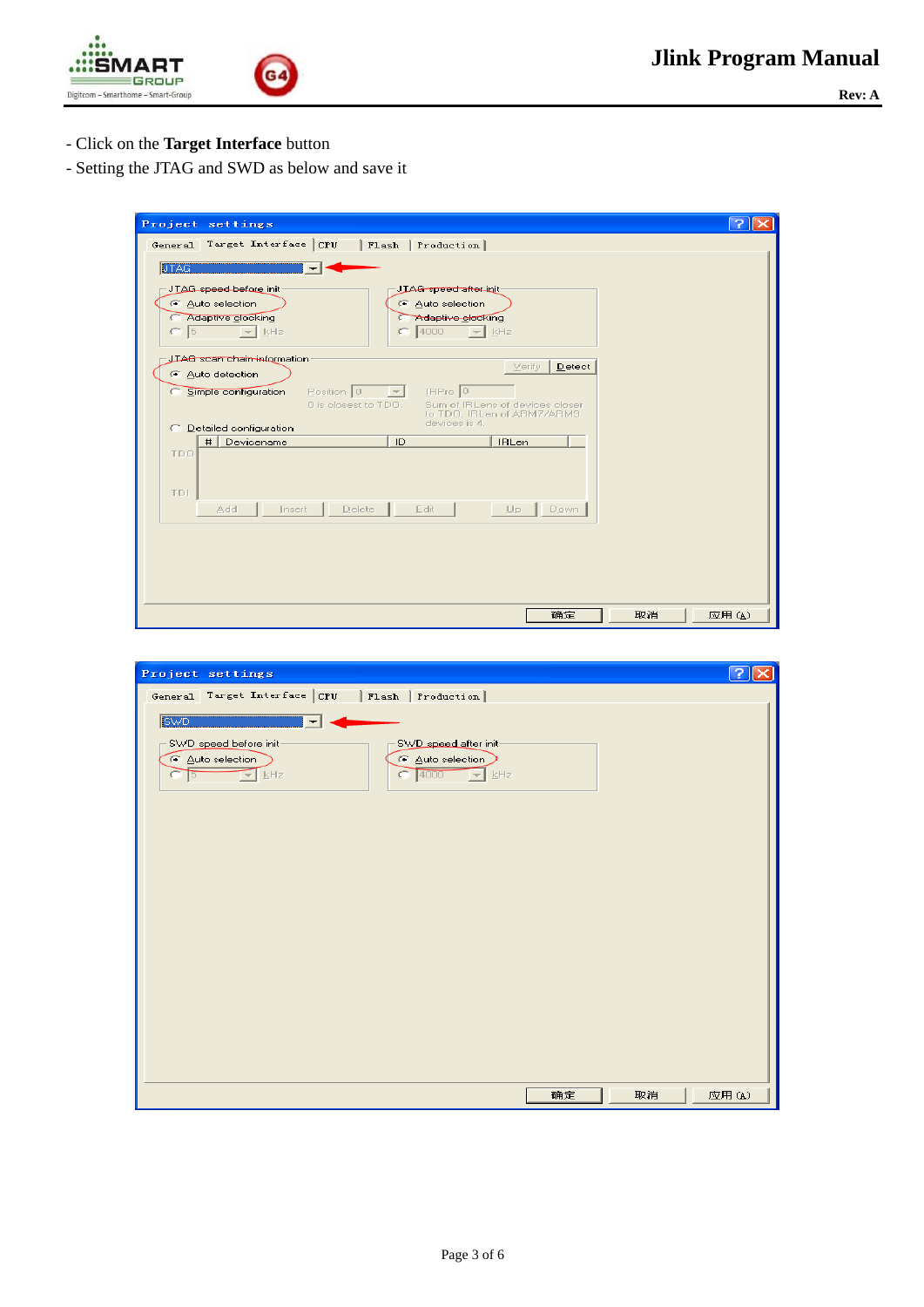



- Click on the **CPU** button
- Choosing the corresponding Device and setting other as below and save it



**Device choosing as below:** 

S-wave/1D1R-TS/ 1R-TS/2R-TS/3R-TS: **NXP LPC1756** 

### CTP**: ST STM32F103VE**

#### NDP:**ST STM32F103ZC**

**Attention for the connecting direction. The connection of the date cable should match the silk-screen direction. Just as below!** 

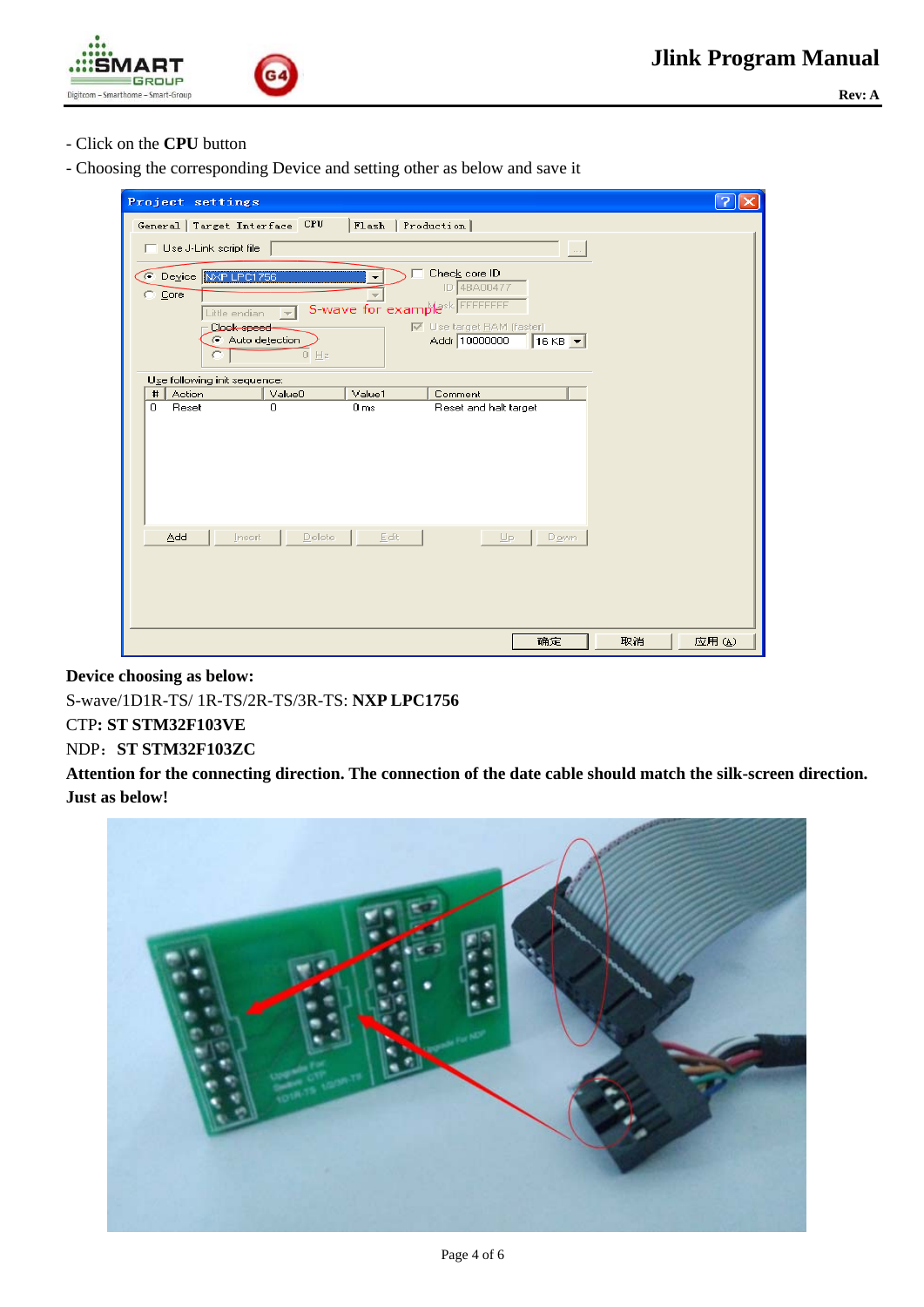



- 4. Open the corresponding program and burn
- Click on the **File** button
- Click on Open data file
- choosing the corresponding program and open it

| Open data file.                  | $Ctr1+0$ | $15-$ Jave \swave - 2014-11-24-V1.2. her |                 |              |                 |                         |              |         |           |           |             |     |                    |                |       |           |                    |       | Cox                                                                     |   |
|----------------------------------|----------|------------------------------------------|-----------------|--------------|-----------------|-------------------------|--------------|---------|-----------|-----------|-------------|-----|--------------------|----------------|-------|-----------|--------------------|-------|-------------------------------------------------------------------------|---|
| Marge data file                  |          |                                          |                 |              |                 |                         |              |         |           |           |             |     |                    |                |       |           |                    |       |                                                                         |   |
| Seve dete file                   | Ctrl+S   | 151.000                                  |                 |              |                 | <b>제 2 전</b>            |              |         |           |           |             |     |                    |                |       |           |                    |       |                                                                         |   |
| Save data file as                |          | Iress                                    | 81              |              | $\mathbf{z}$    | $\overline{\mathbf{3}}$ | 4            | 5       | 6         | 7         | 8           | 9   | $\mathbf{\hat{R}}$ | B              | c     | D         | E                  |       | F ASCII                                                                 | ۰ |
| New project                      |          | 808                                      | 98              | 2C           | 90 <sup>2</sup> |                         |              | 93      |           |           |             |     |                    | яя             | 87    | И3        | 80                 | 90    |                                                                         |   |
| Open project                     |          | 818                                      | 89              | 83           |                 |                         |              | RЗ      | ΒИ        |           |             | из  |                    | 80             | 90    | 88        | 88                 | 80    |                                                                         |   |
| Says project                     |          | 820                                      | <b>DO</b>       |              |                 |                         |              |         |           |           |             |     |                    | ЙØ             | 71    | 81        | 88 88              |       | . Q                                                                     |   |
| Save project as                  |          | 838                                      | 11              | И3           | ЙИ              |                         |              |         |           |           |             | И2  |                    | ии             | 65.   | 11        | 80                 | - 99  |                                                                         |   |
| Close project                    |          | 840                                      | 17              | 83           | คต              |                         | <b>RR 17</b> | 83      | ЙЙ        | ΒЯ        | 17          | 93  | RЯ                 | 80             | 17    | 83        | 88 88              |       | .                                                                       |   |
| Save programmer config file      |          | 858                                      | 17              | B3           | ดด              | <b>PM</b>               | 61           | 21      | ตต        |           | 12          | 03  | RА                 | <b>BB</b>      | 17    | 83        |                    | 88 88 | .:                                                                      |   |
| Save programmer data file        |          | 860                                      | 17              | 03           | ØЙ              |                         |              | 83      |           |           |             | Й3  |                    | คด             | 12    | 83.       | 88 88              |       |                                                                         |   |
| Download to programmer           |          | 878                                      | 17              | 03           | ЙĤ              | <b>PIPI</b>             | 17           | 93      |           |           |             | 93  | ии                 | 99             | 17    | И3        | 89                 | 80    |                                                                         |   |
|                                  |          | 888                                      |                 | 17 83        | ØЙ              | <b>BB</b>               | 17           | 83      | 80        | RЯ        | <b>BD</b>   | 22  | <b>BB</b>          |                | 88 17 | 83        | 88 88              |       | . ".                                                                    |   |
| Export setup file                |          | 898                                      | 17              | -03          |                 |                         |              |         |           |           |             |     |                    | คด             |       | <b>M3</b> | 80 80              |       |                                                                         |   |
| Recent Files                     |          | <b>BAR</b>                               | 17              | <b>03</b>    | ии              |                         |              |         |           |           |             |     |                    | ии             | 17    | 83        | 88                 | 90    |                                                                         |   |
| Recent Projects                  |          | <b>BBB</b>                               |                 | 17 03        | Pня             |                         | 88 17        | 83      | ЙЙ        |           | 17          | 83  | ΒЯ                 | 80             | 17    | 83        | 88 88              |       |                                                                         |   |
|                                  |          | <b>BCB</b>                               |                 | 17 03        | <b>BR</b>       | 88                      | 17           | 83      | <b>BB</b> | <b>BR</b> | 17          | 03  | 80                 | B <sub>B</sub> |       |           | <b>88 F8 82 F8</b> |       |                                                                         |   |
| Exit<br><b>Friasnic</b><br>UXU   | Alt+F4   | BOR                                      |                 | <b>00 FB</b> | 3E              |                         |              |         |           | F8        | <b>RR</b>   | ØC. | 82                 | 44             | 83    |           |                    |       |                                                                         |   |
| Check flash Id<br>No             |          | <b>99E9</b>                              | 91              | 87           | DA              | 45                      | И1           | D1      | ии        | FØ.       | 33          | F8  | AF                 | F <sub>2</sub> | 89    | <b>ØE</b> |                    |       | BA E8 E3                                                                |   |
| Base address<br>0x0              |          | eere                                     | ØР              | 88           | 13 FØ           | <b>GG</b>               | и.           | $_{BF}$ |           |           | 18 BF FB 18 |     |                    |                |       |           |                    |       | 43 FØ 01 03 18 47 CG                                                    |   |
| 32 bits x 1 chip<br>Organization |          | 0100<br>0110                             | <b>B8</b><br>FA | 43<br>D8     | 80              | 52 87                   | D8           | 43      | 8Ø        | 88        | 10          | 3A  | $24$ BF            |                | 78    | C8        |                    |       | 78 C1 .CC:\$.x.x.<br>24 BF 30 C8 30 C1 44 BF 04 68 0C 60  R.\$.0.0.Dh.' |   |
|                                  |          | 0120                                     |                 | 78 47        |                 |                         |              |         |           |           |             |     |                    |                |       |           |                    |       | 00 00 00 23 00 24 00 25 00 26 10 3A 28 BF pG#.\$.x.&.:<.                |   |
|                                  |          |                                          |                 |              |                 |                         |              |         |           |           |             |     |                    |                |       |           |                    |       |                                                                         |   |
| 2 L0G                            |          |                                          |                 |              |                 |                         |              |         |           |           |             |     |                    |                |       |           |                    |       | $ \Box$ $\times$                                                        |   |
| Application log started          |          |                                          |                 |              |                 |                         |              |         |           |           |             |     |                    |                |       |           |                    |       |                                                                         |   |

| Open data file                       |                                                           |       |
|--------------------------------------|-----------------------------------------------------------|-------|
| 查找范围(I):                             | - 白び囲*<br>S-Wave                                          |       |
| 我最近的文档<br>桌面<br>我的文档<br>我的电脑<br>网上邻居 | )old<br>5 swave-2014-11-24-V1.2. hex<br>图 SWAVE更新历史记录.xls |       |
|                                      | *. *<br>文件名(N):                                           | 打开(0) |
|                                      | 文件类型(T):                                                  | 取消    |